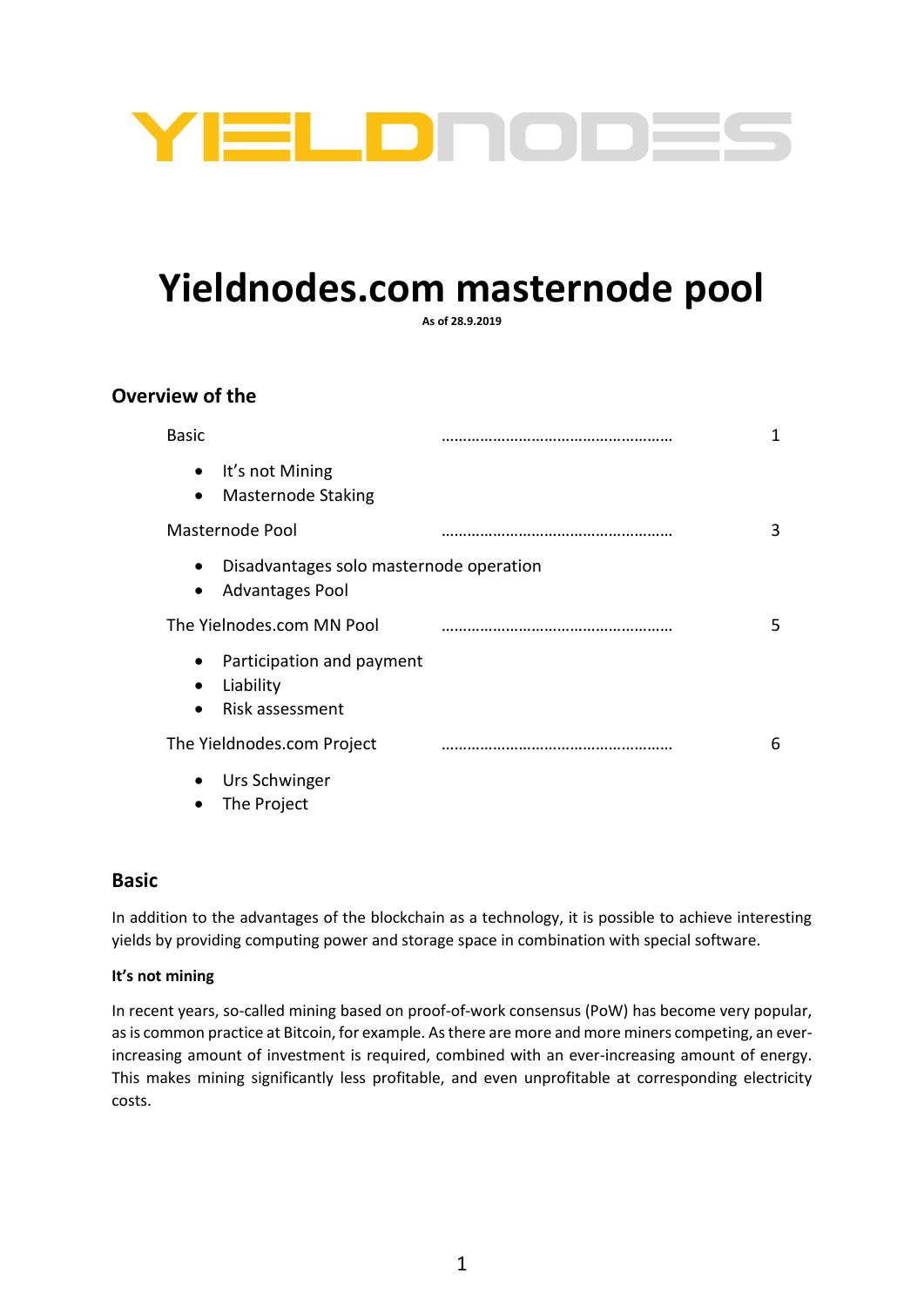

#### **Masternode (MN) Staking**

Another way to earn revenue by providing technology is by providing a masternode that runs on a proof-of-stake (Pos) base.

First and foremost, a master node, like any other full node, is a node server within a network. Full nodes are important because they process transactions and store them in the block chain.

In addition, however, a master node has tasks and rights that a normal full node does not have:

- Processing of anonymous and confidential transactions
- Execute Immediate Transactions
- decision-making and voting rights

Which tasks and rights a masternode has is very different and depends on the respective crypto currency.

In order to obtain the status of a masternode, the MN operator must store a corresponding number of tokens. For this and for the performance of the tasks and the provision of computing power and storage space, he receives remuneration with the corresponding Coins based on PoS (Proof-of-Stake).

The criteria for staking are:

- Number of coins held (Stake)
- Age of coins held
- Last confirmed and remunerated block
- Online time and number of servers

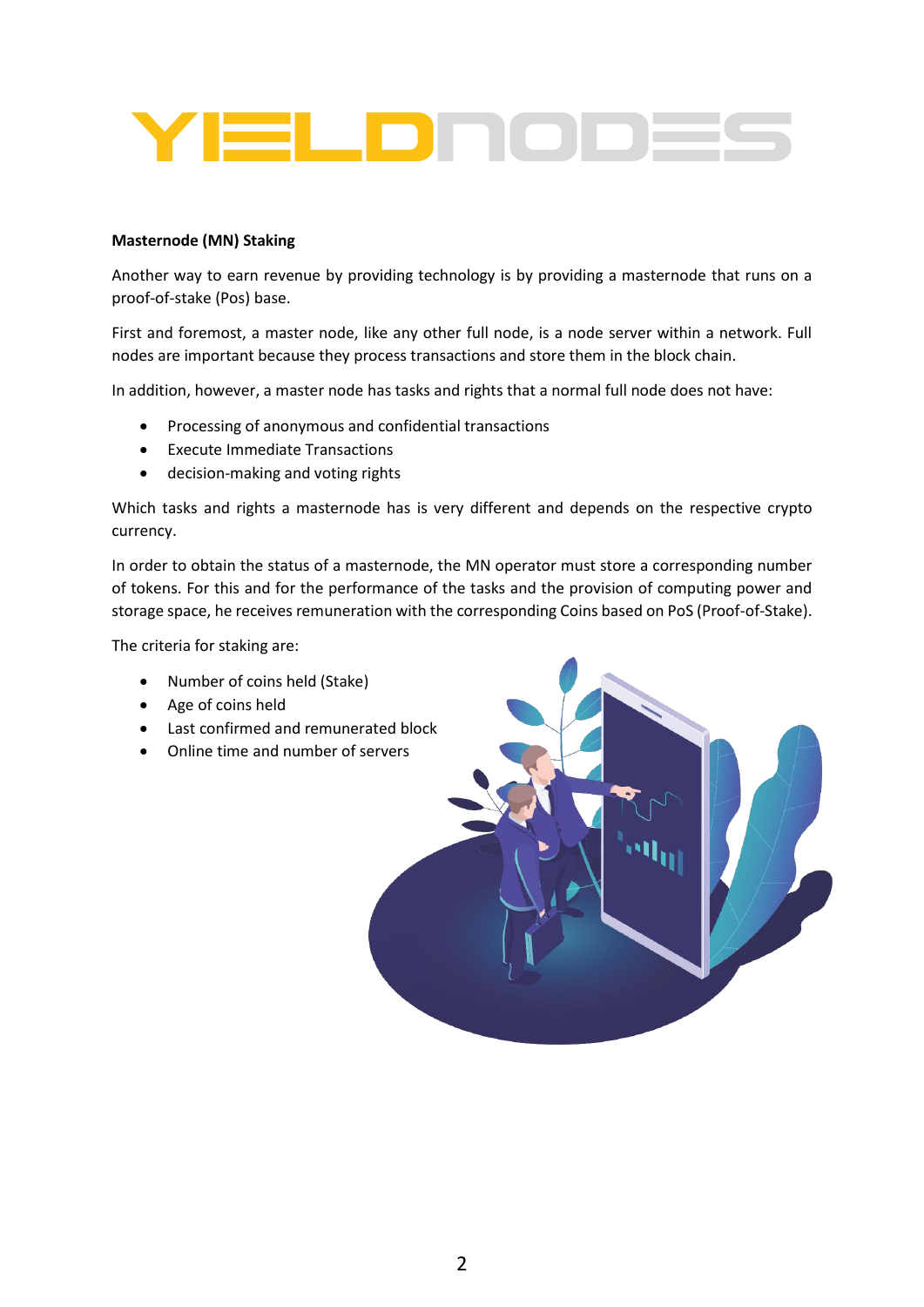

# **Masternode Pool**

#### **Disadvantages solo masternode operation**

Basically, everyone can operate one or more master nodes by himself. However, this entails several problems and risks and the time required should not be underestimated.

The operation of masternodes requires not only some capital but also technical know-how and experience with the blockchain network and the MN crypto currencies. In addition, one must deal with the companies behind the MN crypto currencies, evaluate their business model and future opportunities and weigh the risk against the possible return. This often requires very quick decisions.

As you can see at masternodes.online (https://masternodes.online), the yield ranges from 2% to well over 20,000% based on the respective MN coin. Since the MN Coins are very volatile and sometimes have no trading volume or only a small market capitalization, a yield of several thousand percent can also be worthless.

The capital required to deposit the coin (stake) is also very different: the cheapest masternodes are already available for less than one US dollar, the most expensive and dominant masternode from DASH requires an investment of more than 70,000 US dollars. However, this investment (Stake Coins) is only blocked and. unlike the investment in mining, not lost. A masternode can be dissolved daily, whereby the tokens become free again and can be changed into Fiat money (EUR, USD, etc.). One possible risk here is price losses, which can of course also lead to price gains.

#### **Advantages Pool**

The main advantage of a pool is the ability to invest in a wide variety of masternodes through a larger capital base (diversification). Such diversification with different masternodes from different risk classes ensures greater security and stability in earnings. The larger such a pool is, the better the analysis is in the respective coins.

Permanently available professional administrators can react faster to short-term chances in connection with crypto market experts. New masternodes can be set up more efficiently and the costs for electricity and server use are usually lower due to the use of commercial tariffs. This significantly increases the potential yield.

Since the risk is significantly reduced by the administration and monitoring of specialists and crypto market insiders, a total loss is almost impossible. In addition, pool members need to spend significantly less time and have a more even payout.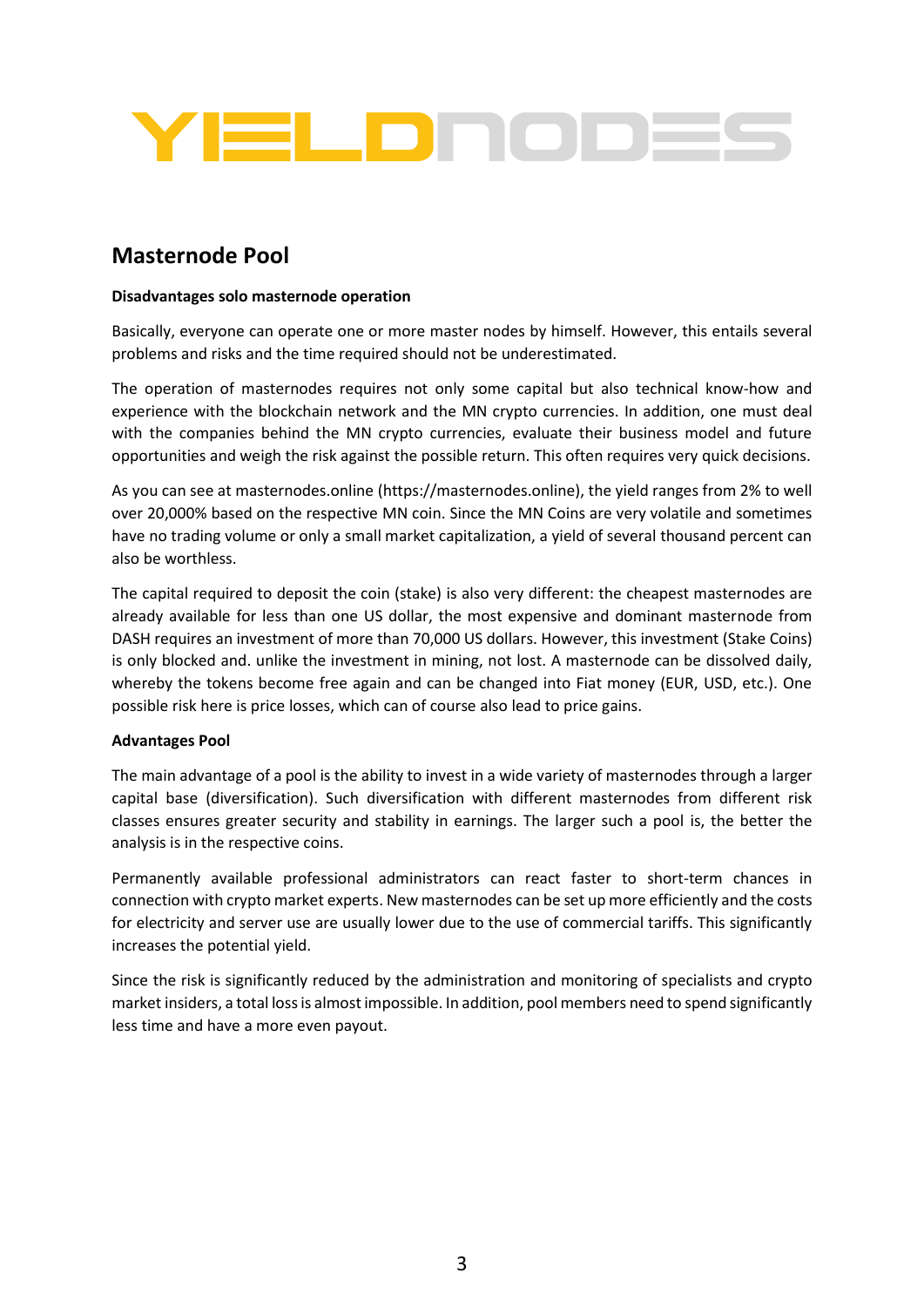

The advantages of a pool summarized:

- Lower risk through diversification
- Low expenditure of time
- More even predictable disbursement
- Special knowledge available
- Higher yield

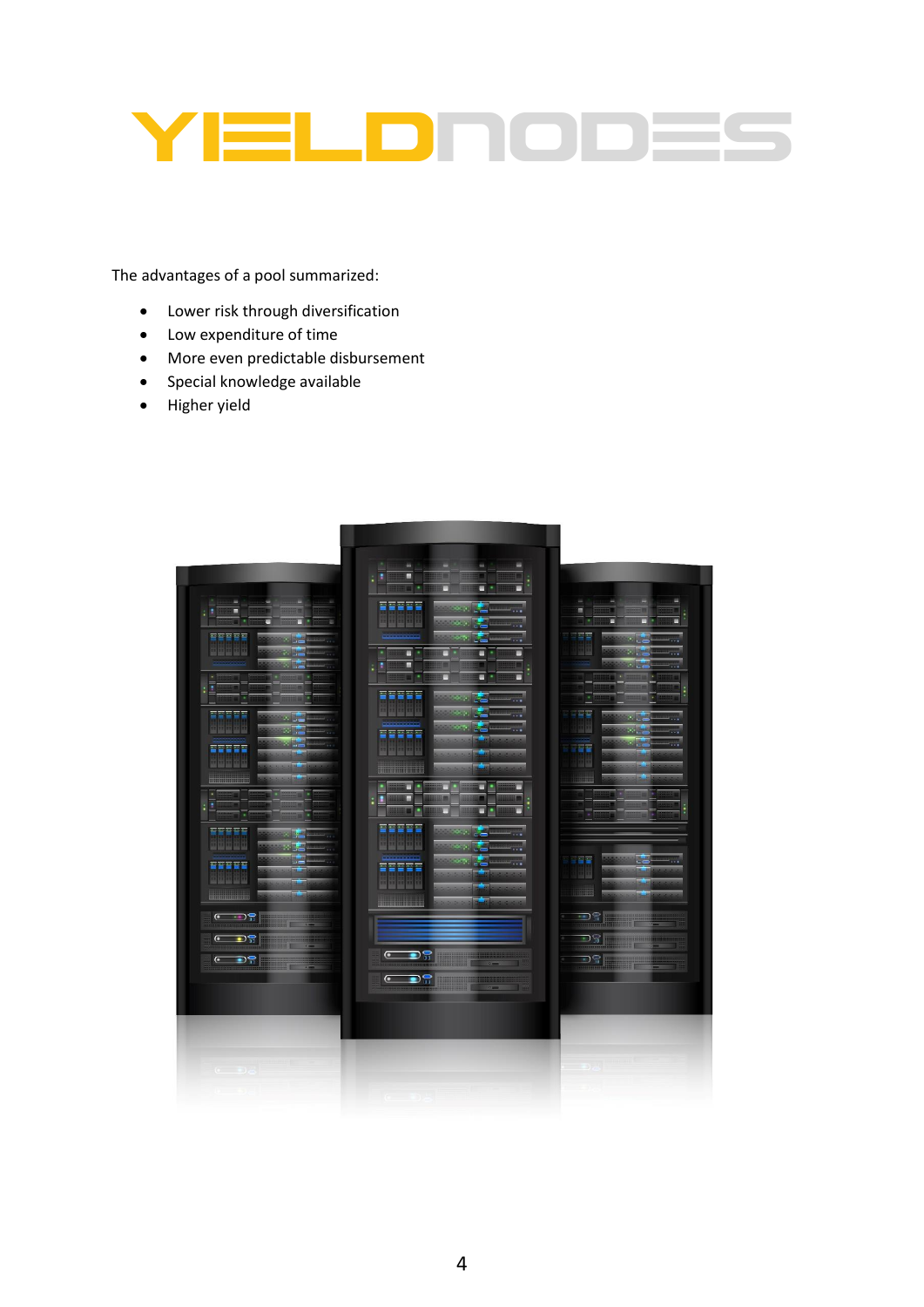

## **The Yieldnodes.com MN pool**

The Yieldnodes.com masternode pool, managed by the owner Urs Schwinger, was established in May 2018 as a hobby with a few friends and acquaintances. Since more and more inquiries came to a possible participation, Urs Schwinger has extended it with some freelancers to a real pool offer.

The pool operates masternodes and uses yieldincreasing air drops (free tokens/coins). It offers interested parties the opportunity to participate in 85% of the earnings of the masternodes by financing the MN Stake tokens to be held. Urs Schwinger is personally liable for the contribution.



The income is paid out monthly. If the average monthly return over 3 months falls below 5%, the immediate repayment is due.

The Yieldnodes.com MN Pool invests in 3 risk classes:

| Low risk                                 |                                                                                                                                                  | $30 - 40%$ |
|------------------------------------------|--------------------------------------------------------------------------------------------------------------------------------------------------|------------|
| $\bullet$<br>٠<br>$\bullet$<br>$\bullet$ | high market capitalization (> 500k)<br>long history (> 36m)<br>high trading volume (> 50k)<br>high remuneration ( $>$ 20%)                       |            |
| <b>Medium risk</b>                       |                                                                                                                                                  | 50 - 60%   |
| $\bullet$<br>٠<br>$\bullet$<br>$\bullet$ | medium-high market capitalization (> 100k)<br>medium-long history ( $>12m$ )<br>Average trading volume (> 5k)<br>very high remuneration (> 120%) |            |
| High risk                                |                                                                                                                                                  | U - 10%    |

- Sufficient market capitalization (> 50k)
- Sufficient trading volume (> 5k)
- extremely high coating (> 300%)

In addition, relevant sources of information are evaluated, chart analyses are carried out and the business model and technical implementation of the coin issuers are examined. In addition, free coins and tokens, so-called Airdrops or Faucets, are also used, insofar as they are economical.

The billing will take place monthly between the 1st and the 3rd of each month. Currently the billing will be distributed by email, from the end of November an online billing with a daily yield overview will be available.